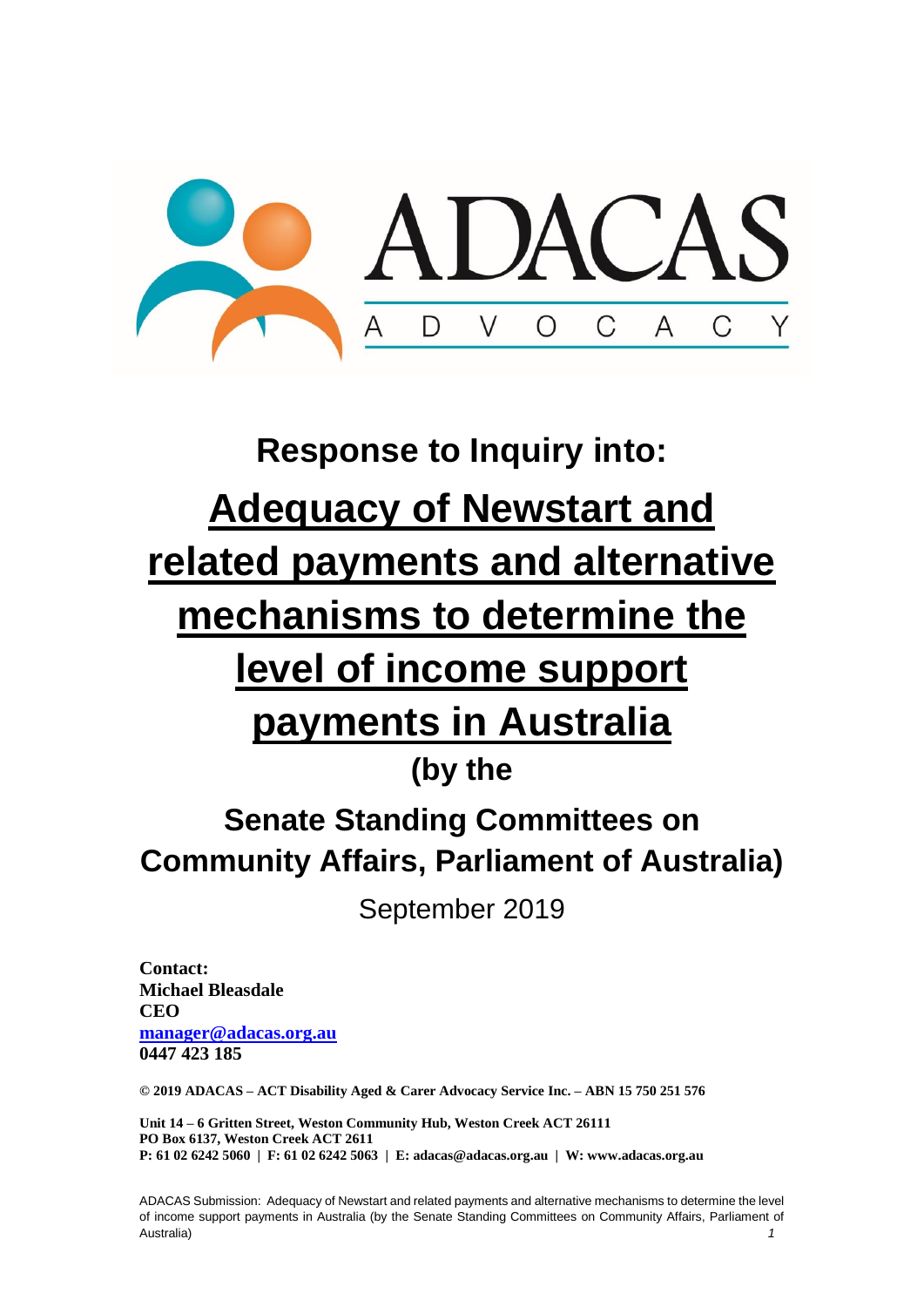This page is intentionally blank

ADACAS Submission: Adequacy of Newstart and related payments and alternative mechanisms to determine the level of income support payments in Australia (by the Senate Standing Committees on Community Affairs, Parliament of Australia) 2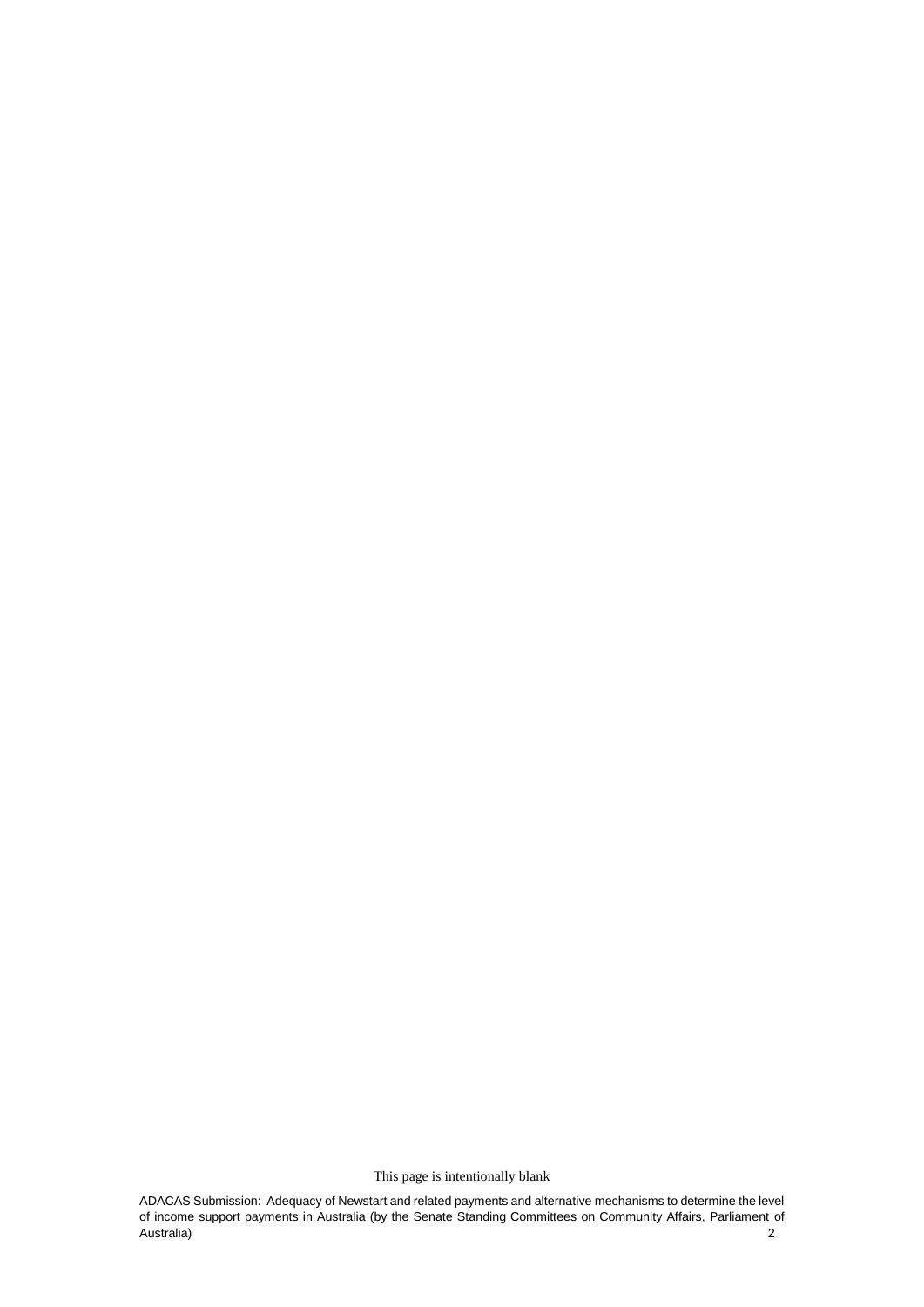#### **Table of Contents**

| $\mathbf{1}$ . |                                                                             |  |
|----------------|-----------------------------------------------------------------------------|--|
| 2.             |                                                                             |  |
| 3.             | Alternative mechanisms to determine the level of income support payments in |  |
| 4.             |                                                                             |  |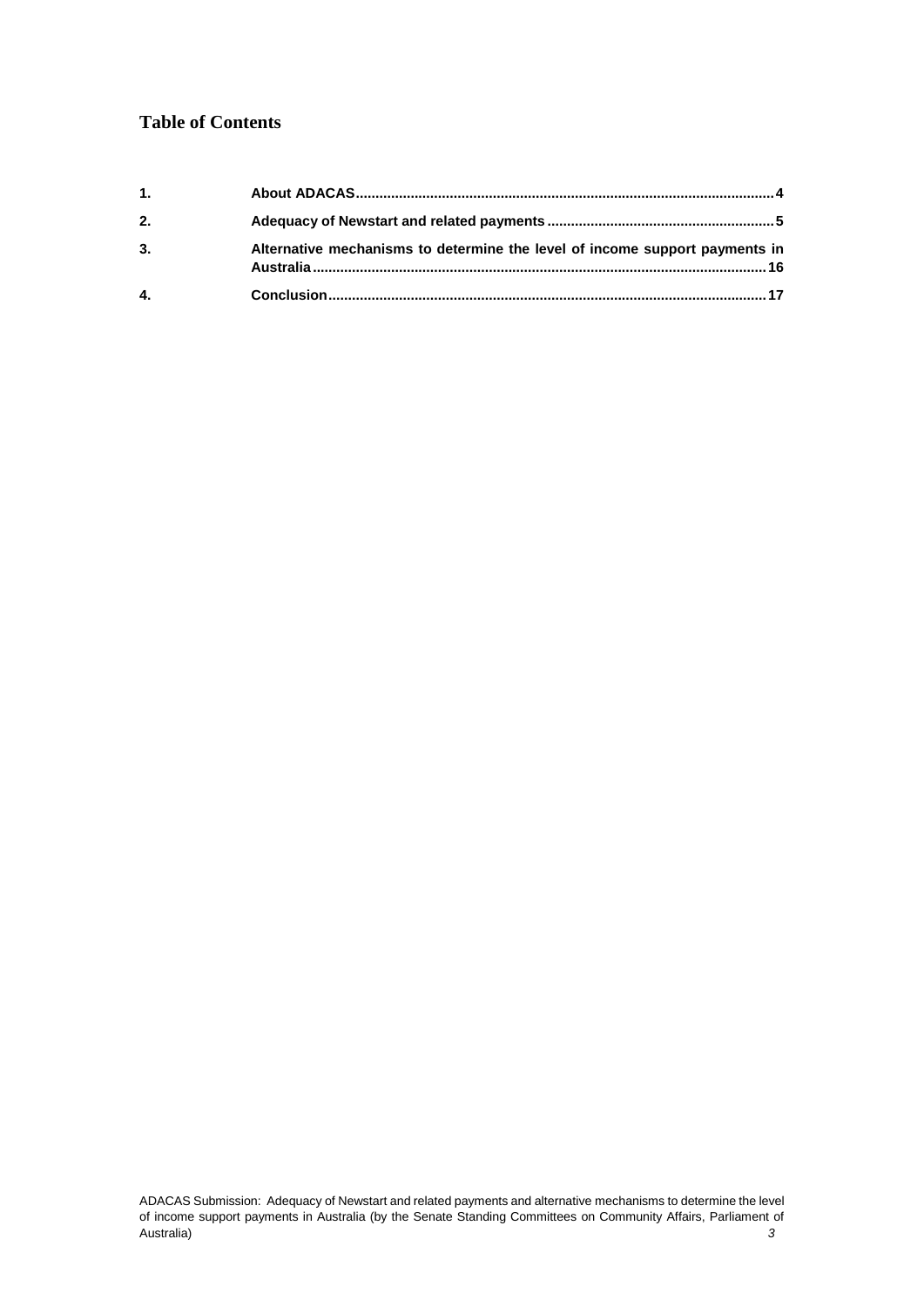# <span id="page-3-0"></span>**1. About ADACAS**

The ACT Disability Aged and Carer Advocacy Service (ADACAS) has been delivering advocacy for and with people with disability, people experiencing mental ill health (or psychosocial disability), older people, and carers in Canberra and the ACT for 28 years. ADACAS also provides free advocacy and information to people with disability in parts of NSW: specifically, in set areas of Shoalhaven, the Eurobodalla Hinterland, Batemans Bay, Broulee – Tomakin, Moruya – Tuross Head.

As an advocacy service, ADACAS is frequently working with people who are "falling through the cracks" in current service systems. We advocate on many topics including housing, quality of service issues, NDIS appeals, at psychiatric treatment order tribunal hearings, on child protection matters, on restrictive practice/restraint/seclusion, substitute decision making etcetera. ADACAS advocates visit clients at their homes or places of the clients' choosing. ADACAS additionally offer NDIS support coordination to a small number of NDIS participants, and have a Projects/research team currently exploring practical responses to issues arising through advocacy and Supported Decision Making. We have also recently commenced delivering Redress Scheme support services to people who are survivors of institutional child sexual abuse. ADACAS is additionally supporting individuals making submissions to the Royal Commission into Aged Care Quality and Safety, and the Royal Commission into Violence, Abuse, Neglect and Exploitation of People with Disability.

Throughout this submission we seek to highlight both the issues that advocates have observed, and also issues that our clients have raised with us, and will use case studies to demonstrate circumstances. We value the opportunity to provide this feedback.

ADACAS acknowledges the traditional owners of the lands on which we work, and pay our respects to their Elders, and to all Aboriginal and Torres Strait Islanders in our communities.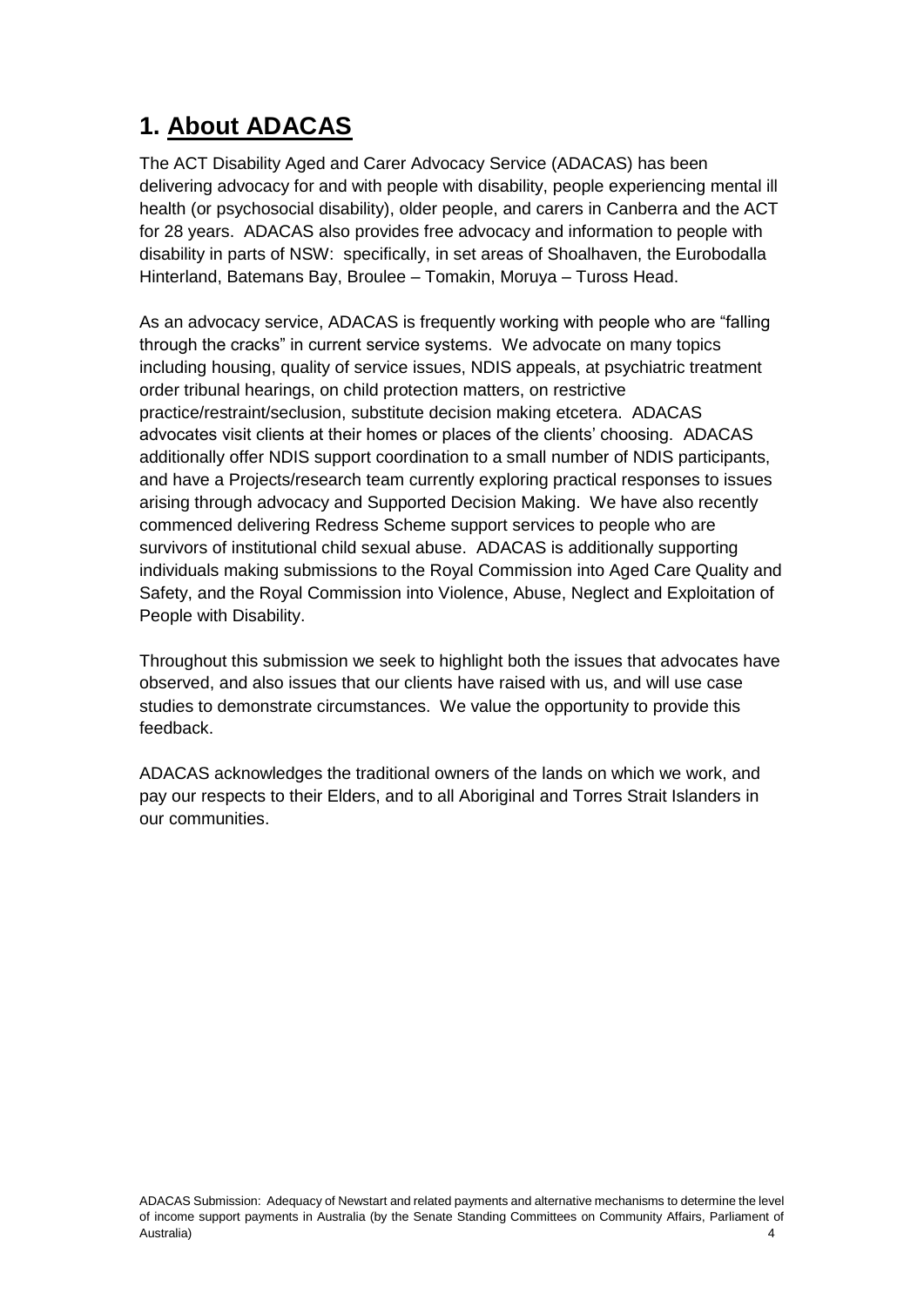### <span id="page-4-0"></span>**2. Adequacy of Newstart and related payments**

#### **A. ADACAS position:**

 $\overline{a}$ 

ADACAS accords with the chorus of voices highlighting that the level of income provided via Newstart (and related payments) is currently inadequate and emphasises the need for the rates to be urgently raised to a level appropriate to Australian standards and with respect to Human Rights.

ADACAS also urges a rethink on the design of the income support system, such that it can better meet the needs of diverse populations, including people living with one or more of the following: disability, chronic or acute illness, mental ill health. We especially urge a focus on ensuring that Aboriginal and Torres Strait Islanders are receiving sufficient support, and are not being additionally disadvantaged by the design of the income support structures, as is currently occurring<sup>1</sup>.

#### **B. Numbers of people receiving Newstart**

As at December 2018, according to the Department of Social Services, there were 6044 people receiving Newstart living in the ACT, and 198,780 people receiving Newstart living in NSW (Source: DSS dataset as at December 2018<sup>2</sup>). Analysis of this dataset shows that in December 2018, there were 722,923 people receiving Newstart across Australia<sup>3</sup>. At that time, the average duration of payment for Newstart is 156 weeks (approximately 3 years)<sup>4</sup>, with durations as follows (in percentages (calculations rounded to one decimal place)<sup>5</sup>:

- 33.4% of people receiving Newstart have received it less than a year,
- 17.7% have received Newstart between 1 and less than 2 years,
- 27.7% of people have been receiving Newstart for between 2 but less than 5 years,
- 17.3% of people have been receiving Newstart for between 5 but less than 10 years,
- 3.8% of people have been receiving Newstart for more than 10 years.

<sup>1</sup> Soldatic, K and Fitts, M. (2019), Disability poverty and ageing in regional Australia: The impact of disability income reforms for indigenous Australian, *Disability and Society,* Australian Journal of Social Issues 2018; 53:223–238

<sup>2</sup> Department of Social Services (2018), *DSS Demographics December 2018, Accessed via:*  [https://data.gov.au/dataset/ds-dga-cff2ae8a-55e4-47db-a66d-e177fe0ac6a0/distribution/dist-dga-c4db7814-fde1-](https://data.gov.au/dataset/ds-dga-cff2ae8a-55e4-47db-a66d-e177fe0ac6a0/distribution/dist-dga-c4db7814-fde1-4448-a7b5-94fb666b85d2/details?q=DSS) [4448-a7b5-94fb666b85d2/details?q=DSS](https://data.gov.au/dataset/ds-dga-cff2ae8a-55e4-47db-a66d-e177fe0ac6a0/distribution/dist-dga-c4db7814-fde1-4448-a7b5-94fb666b85d2/details?q=DSS) in September 2019.

<sup>3</sup> Department of Social Services (2018), *DSS Demographics December 2018, Accessed via:*  [https://data.gov.au/dataset/ds-dga-cff2ae8a-55e4-47db-a66d-e177fe0ac6a0/distribution/dist-dga-c4db7814-fde1-](https://data.gov.au/dataset/ds-dga-cff2ae8a-55e4-47db-a66d-e177fe0ac6a0/distribution/dist-dga-c4db7814-fde1-4448-a7b5-94fb666b85d2/details?q=DSS) [4448-a7b5-94fb666b85d2/details?q=DSS](https://data.gov.au/dataset/ds-dga-cff2ae8a-55e4-47db-a66d-e177fe0ac6a0/distribution/dist-dga-c4db7814-fde1-4448-a7b5-94fb666b85d2/details?q=DSS) in September 2019.

<sup>4</sup> Department of Social Services (2018), *DSS Demographics December 2018, Accessed via:*  [https://data.gov.au/dataset/ds-dga-cff2ae8a-55e4-47db-a66d-e177fe0ac6a0/distribution/dist-dga-c4db7814-fde1-](https://data.gov.au/dataset/ds-dga-cff2ae8a-55e4-47db-a66d-e177fe0ac6a0/distribution/dist-dga-c4db7814-fde1-4448-a7b5-94fb666b85d2/details?q=DSS) [4448-a7b5-94fb666b85d2/details?q=DSS](https://data.gov.au/dataset/ds-dga-cff2ae8a-55e4-47db-a66d-e177fe0ac6a0/distribution/dist-dga-c4db7814-fde1-4448-a7b5-94fb666b85d2/details?q=DSS) in September 2019.

<sup>5</sup> Department of Social Services (2018), *DSS Demographics December 2018, Accessed via:*  [https://data.gov.au/dataset/ds-dga-cff2ae8a-55e4-47db-a66d-e177fe0ac6a0/distribution/dist-dga-c4db7814-fde1-](https://data.gov.au/dataset/ds-dga-cff2ae8a-55e4-47db-a66d-e177fe0ac6a0/distribution/dist-dga-c4db7814-fde1-4448-a7b5-94fb666b85d2/details?q=DSS) [4448-a7b5-94fb666b85d2/details?q=DSS](https://data.gov.au/dataset/ds-dga-cff2ae8a-55e4-47db-a66d-e177fe0ac6a0/distribution/dist-dga-c4db7814-fde1-4448-a7b5-94fb666b85d2/details?q=DSS) in September 2019.

ADACAS Submission: Adequacy of Newstart and related payments and alternative mechanisms to determine the level of income support payments in Australia (by the Senate Standing Committees on Community Affairs, Parliament of Australia) 5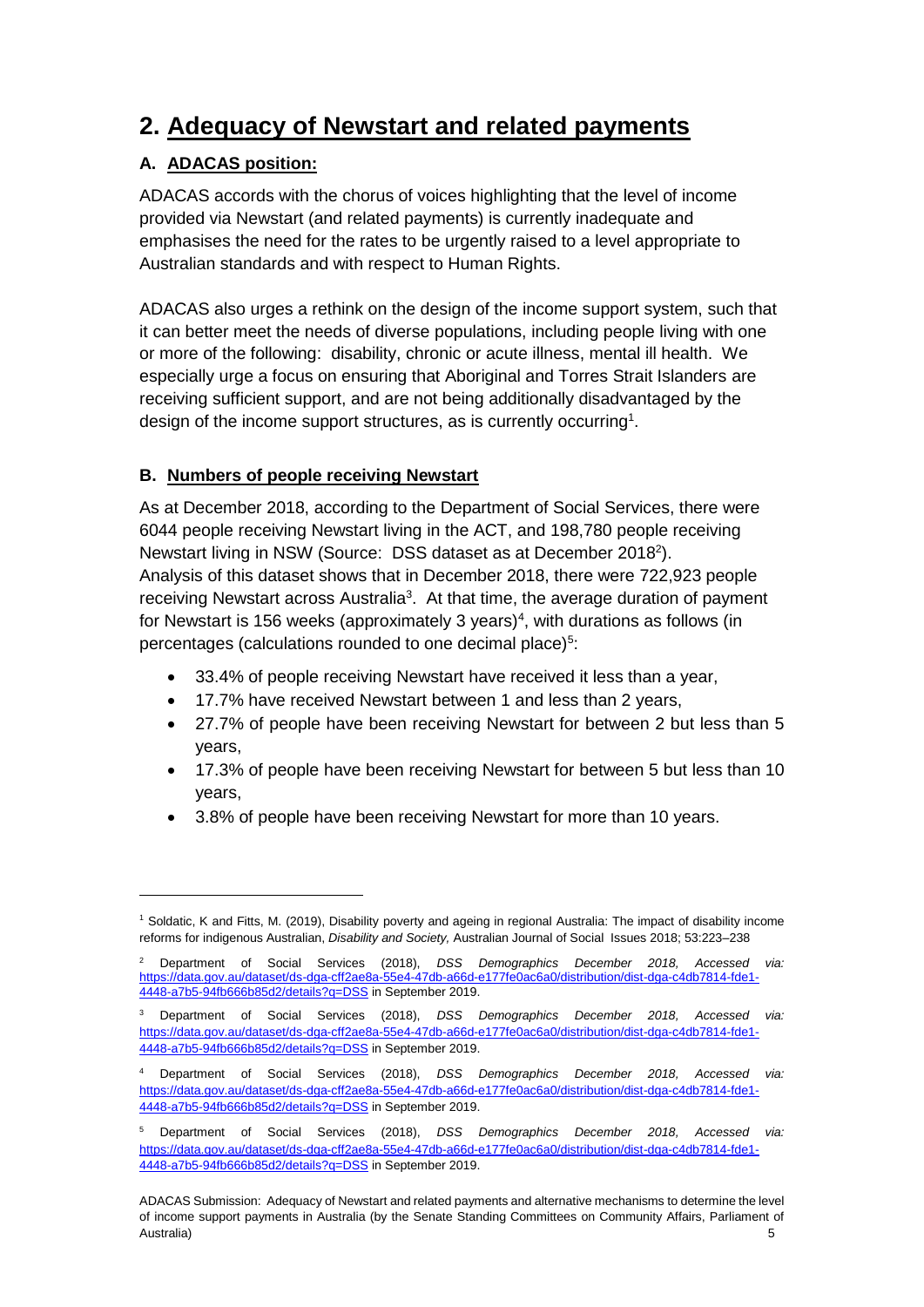In terms of the age demographics of Newstart recipients across Australia (in percentages with calculations rounded to one decimal place):

- 8.6% are aged between 21-24 years old.
- 20.7% are aged between 25-34 years old.
- 21.8% are aged between 35-44 years old.
- 23.3% are aged between 45-54 years old.
- 24% are aged between 55-64 years old.
- 1.5% are aged 65 years or above.

Due in part to progressive tightening of the Disability Support Pension criteria over the last decade or more (changes to impairment tables and the capacity to work assessment expectations)<sup>6</sup>, many people who may be vulnerable (people with disability, chronic illness and/or people who experience mental ill health) are currently receiving Newstart (which offers much lower levels of income). From the DSS dataset, as at December 2018 it was evident that 38% of the people who receive Newstart (activity-tested recipients) had been deemed to have "a physical, intellectual or psychiatric impairment, assessed in the last two years, which would prevent them from working 30 hours per week"7.

#### **C. What is an acceptable standard of living? :**

As a signatory to the United Nations Convention on the Rights of Persons with Disabilities (UNCRPD), Australia has obligations to "recognize the right of persons with disabilities to an adequate standard of living for themselves and their families, including adequate food, clothing and housing, and to the continuous improvement of living conditions, and shall take appropriate steps to safeguard and promote the realization of this right without discrimination on the basis of disability."<sup>8</sup>

In our view, an acceptable standard of living in Australia constitutes a level whereby all the various human rights are upheld: in particular that every one of us has the following rights and/or levels of access:

- Right to the highest standard of physical and mental health
- Right to adequate food, water and clothing
- Right to safe, secure and affordable housing
- Right to social security
- Right to not be discriminated against
- Equitable access to justice
- Equitable access to education, employment, leisure activities.

 $\overline{a}$ <sup>6</sup> Australian Institute of Health and Welfare (AIHW) (2009), *People with Disability in Australia* report, accessed via: [https://www.aihw.gov.au/reports/disability/people-with-disability-in-australia/income-and-finance/income](https://www.aihw.gov.au/reports/disability/people-with-disability-in-australia/income-and-finance/income-support/changes-over-time-in-dsp)[support/changes-over-time-in-dsp](https://www.aihw.gov.au/reports/disability/people-with-disability-in-australia/income-and-finance/income-support/changes-over-time-in-dsp) in September 2019.

<sup>7</sup> Department of Social Services (2018), *DSS Demographics December 2018, Accessed via:*  [https://data.gov.au/dataset/ds-dga-cff2ae8a-55e4-47db-a66d-e177fe0ac6a0/distribution/dist-dga-c4db7814-fde1-](https://data.gov.au/dataset/ds-dga-cff2ae8a-55e4-47db-a66d-e177fe0ac6a0/distribution/dist-dga-c4db7814-fde1-4448-a7b5-94fb666b85d2/details?q=DSS) [4448-a7b5-94fb666b85d2/details?q=DSS](https://data.gov.au/dataset/ds-dga-cff2ae8a-55e4-47db-a66d-e177fe0ac6a0/distribution/dist-dga-c4db7814-fde1-4448-a7b5-94fb666b85d2/details?q=DSS) in September 2019.

<sup>8</sup> UN General Assembly (2007), *Convention on the Rights of Persons with Disabilities : resolution / adopted by the General Assembly*, 24 January 2007, accessed via: [https://www.un.org/development/desa/disabilities/convention-on](https://www.un.org/development/desa/disabilities/convention-on-the-rights-of-persons-with-disabilities/convention-on-the-rights-of-persons-with-disabilities-2.html)[the-rights-of-persons-with-disabilities/convention-on-the-rights-of-persons-with-disabilities-2.html](https://www.un.org/development/desa/disabilities/convention-on-the-rights-of-persons-with-disabilities/convention-on-the-rights-of-persons-with-disabilities-2.html) in September 2019.

ADACAS Submission: Adequacy of Newstart and related payments and alternative mechanisms to determine the level of income support payments in Australia (by the Senate Standing Committees on Community Affairs, Parliament of Australia) 6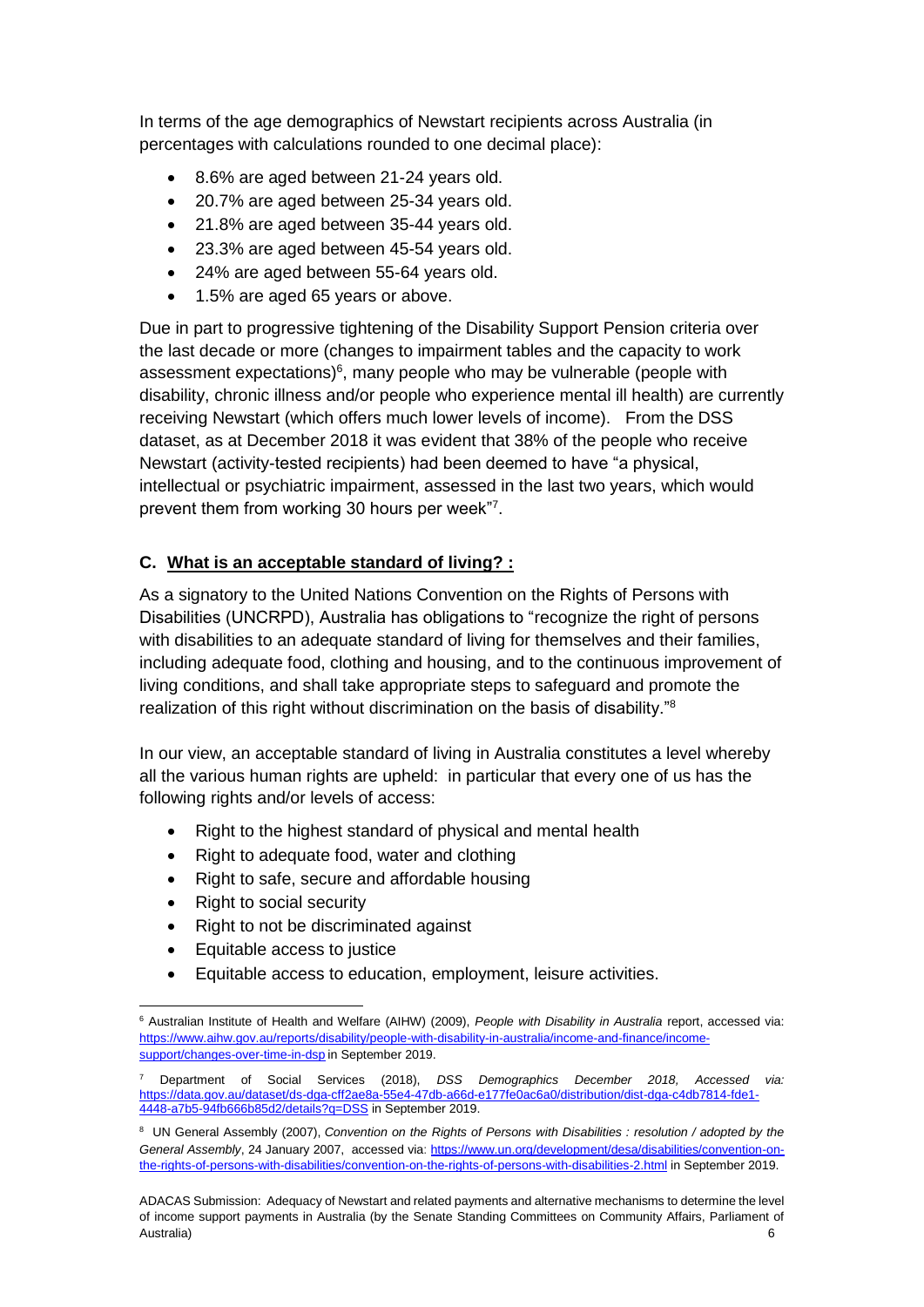- Equitable access to community and social connectedness
- Support (including for decision-making) when needed

Many of these various rights are already reflected (and further explained) in various International Human rights instruments including many to which Australia is a signatory<sup>9</sup>, and/or within the ACT Human Rights Act (2004). We expand on some of these rights throughout this paper.

#### **D. Housing security and affordability**

In terms of the right to housing and housing affordability – in our view: everyone in Australia (including people in receipt of income support such as Newstart and related benefits) should be able to access safe, secure and affordable housing (without housing stress). Housing stress is generally defined: "a household is typically described as being in 'housing stress' if it is paying more than 30% of its income in housing costs<sup>10</sup>.

At the present time, people receiving Newstart are highly likely to be experiencing housing stress. Anglicare's Rental Affordability Snapshot, found that "no properties in any capital city were affordable for a single person on Youth Allowance or Newstart"<sup>11</sup>. This is clearly unacceptable.

Whilst some people in receipt of Newstart (or related benefits) may be eligible for public or social housing (where rents are capped at a level related to income), the demand for these types of housing far exceeds supply. The ACT Government Housing Register website states that: as of 5 August in the ACT there are 2286 applications on the waiting list for public housing, with 125 in the most urgent category (priority), 1320 in the category badged as (high needs), and 841 in the standard needs category<sup>12</sup>. For priority housing, the average waiting time is 151

- Universal Declaration of Human Rights
- International Covenant on Civil and Political Rights (Australia's signature 18/12/1972/ Ratified 13/8/1980).
- International Covenant on Economic, Social and Cultural Rights (Australia's signature: 18/12/1972 / Ratified 10/12/1975)
- International Convention on the Elimination of all Forms of Racial Discrimination (Australia's signature: 13/10/1966 / Ratified 30/9/1975)
- United Nations Convention on the Elimination of All Forms of Discrimination Against Women (Australia's signature: 17/7/1980/ Ratified 28/7/1983)
- United Nations Convention against Torture and Other Cruel, Inhuman or Degrading Treatment (Australia's signature 10/12/1985/ Ratified 21/12/17)
- United Nations Convention on the Rights of the Child (Australia's signature: 22/8/1980 / Ratified 17/12/1990)
- United Nations Convention on the Rights of Persons with Disabilities (Australia's signature: 13/3/2007/ Ratified 17/7/08).

<sup>9</sup>List of International instruments include:

<sup>10</sup> Thomas, M and Hall, A. (2016) Housing Affordability, *Parliamentary Briefing Book*, accessed via: [https://www.aph.gov.au/About\\_Parliament/Parliamentary\\_Departments/Parliamentary\\_Library/pubs/BriefingBook45p/](https://www.aph.gov.au/About_Parliament/Parliamentary_Departments/Parliamentary_Library/pubs/BriefingBook45p/HousingAffordability) [HousingAffordability](https://www.aph.gov.au/About_Parliament/Parliamentary_Departments/Parliamentary_Library/pubs/BriefingBook45p/HousingAffordability) in September 2019.

<sup>11</sup> Anglicare Australia (2019), *Rental Affordability Snapshot 2019*, accessed via [https://www.anglicare.asn.au/our](https://www.anglicare.asn.au/our-work/research-reports/the-rental-affordability-snapshot)[work/research-reports/the-rental-affordability-snapshot](https://www.anglicare.asn.au/our-work/research-reports/the-rental-affordability-snapshot) in September 2019

<sup>12</sup> ACT Government (2019) Social Housing Waiting lists, ACT Government Community Services website, accessed via [https://www.communityservices.act.gov.au/hcs/services/social\\_housing/waiting\\_lists](https://www.communityservices.act.gov.au/hcs/services/social_housing/waiting_lists) in September 2019

ADACAS Submission: Adequacy of Newstart and related payments and alternative mechanisms to determine the level of income support payments in Australia (by the Senate Standing Committees on Community Affairs, Parliament of Australia) 7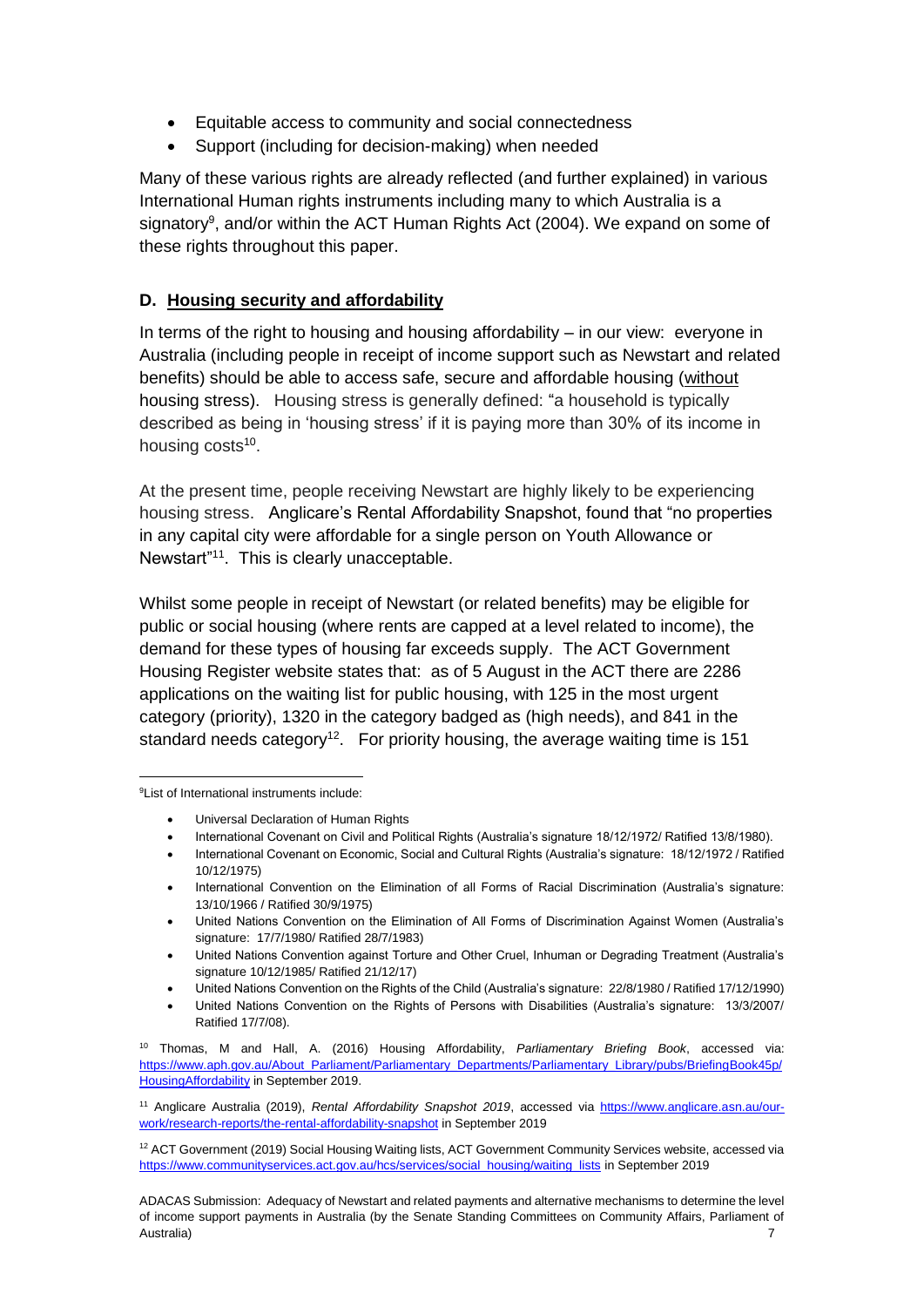days, for high needs housing the average is 625 days, and for standard housing the average is 1079 days<sup>13</sup>. Please especially note that these are average wait times (which means that there are some people waiting much longer than these time periods). Our experience is that people with disability who need modified or accessible housing (so that a property is accessible for a wheelchair, or otherwise adapted to meet individual needs) are frequently amongst those who experience longer wait times.

As a signatory to the United Nations Convention on the Rights of Persons with a Disability (UNCRPD), Australia has an obligation to ensure that "Persons with disabilities have the opportunity to choose their place of residence and where and with whom they live on an equal basis with others, and are not obliged to live in a particular living arrangement".<sup>14</sup> At the present time, all too many people with disability are finding themselves with more limited housing options (sometimes as a direct result of the nature of their disability). Continued work and effort is needed to address this disparity.

Excessive housing and financial stress can also mean that people find themselves in situations where they become homeless.

As ADACAS submitted to the Productivity Commission earlier this year:

""Homelessness is one of the most potent examples of disadvantage in the community, and one of the most important markers of social exclusion (Department of Human Services, 2002)."<sup>15</sup> On 2016 census night there were 1596 people homeless in Canberra<sup>16</sup>. It is estimated that many of the people who are homeless experience mental illness or disability<sup>17</sup>.

In ADACAS' view homelessness needs to be treated as an **emergency** and urgently addressed, with significant investment in specialist outreach and support services, and investment in safe and appropriate housing stock and in supportive housing solutions<sup>18</sup> at a level that matches the need<sup>19</sup>. We

<sup>13</sup> ACT Government (2019) Social Housing Waiting lists, ACT Government Community Services website, accessed via [https://www.communityservices.act.gov.au/hcs/services/social\\_housing/waiting\\_lists](https://www.communityservices.act.gov.au/hcs/services/social_housing/waiting_lists) in September 2019

<sup>14</sup> UN General Assembly (2007), *Convention on the Rights of Persons with Disabilities : resolution / adopted by the General Assembly*, 24 January 2007, accessed via: [https://www.un.org/development/desa/disabilities/convention-on](https://www.un.org/development/desa/disabilities/convention-on-the-rights-of-persons-with-disabilities/convention-on-the-rights-of-persons-with-disabilities-2.html)[the-rights-of-persons-with-disabilities/convention-on-the-rights-of-persons-with-disabilities-2.html](https://www.un.org/development/desa/disabilities/convention-on-the-rights-of-persons-with-disabilities/convention-on-the-rights-of-persons-with-disabilities-2.html) in September 2019.

<sup>15</sup> Australian Bureau of Statistics (2018), *Census of Population and Housing: Estimating homelessness, 2016* viewed on 15 April 2019[, https://www.abs.gov.au/ausstats/abs@.nsf/mf/2049.0](https://www.abs.gov.au/ausstats/abs@.nsf/mf/2049.0)

<sup>16</sup> ACT Council of Social Services (2018), *ACT homelessness data- A closer look¸* media release 16 March 2018, <https://www.actcoss.org.au/news-events/actcoss-news/act-homelessness-data-closer-look>

<sup>17</sup> Flatau P, Tyson K, Callis Z, Seivwright A, Box E, Rouhani L, Lester N, Firth D, Ng, S-W (2018), *The State of Homelessness in Australia's Cities: A Health and Social Cost Too High*, Centre for Social Impact The University of Western Australia, Perth, Western Australia[, www.csi.edu.au/research/project/the-state-of-homelessness](http://www.csi.edu.au/research/project/the-state-of-homelessness)

<sup>&</sup>lt;sup>18</sup> Parsell, C., Moutou, O., Lucio, E. and Parkinson, S. (2015) Supportive housing to address homelessness, AHURI Final Report No.240. Melbourne: Australian Housing and Urban Research Institute, accessed on 15 April 2019, available from[: http://www.ahuri.edu.au/publications/projects/21024](http://www.ahuri.edu.au/publications/projects/21024)

<sup>19</sup> ACT Council of Social Services (2018), *ACT homelessness data- A closer look¸* media release 16 March 2018, <https://www.actcoss.org.au/news-events/actcoss-news/act-homelessness-data-closer-look>

ADACAS Submission: Adequacy of Newstart and related payments and alternative mechanisms to determine the level of income support payments in Australia (by the Senate Standing Committees on Community Affairs, Parliament of Australia) 8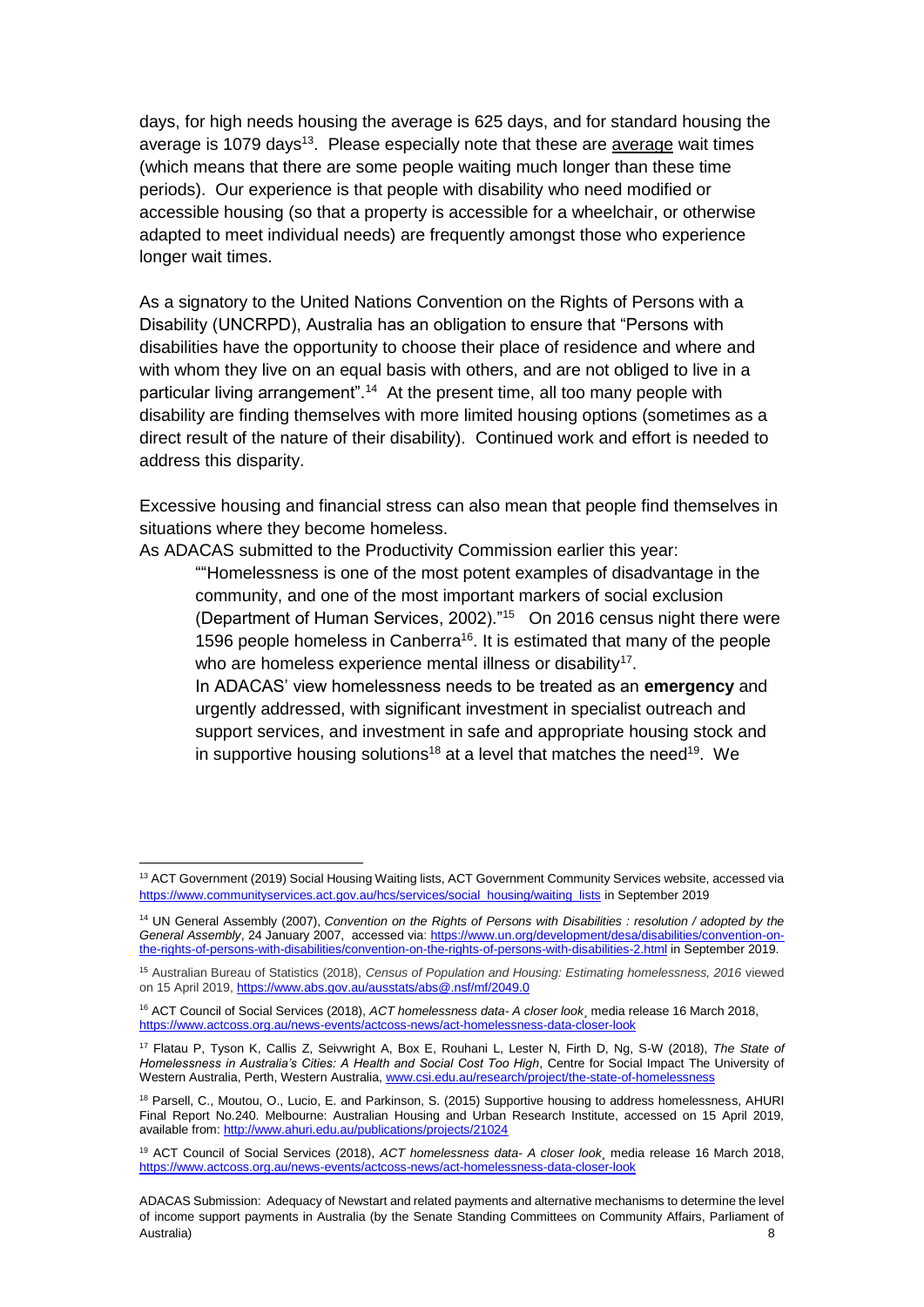consider that there is both a moral and financial imperative for all levels of government to act fast and end homelessness."<sup>20</sup>

Poverty and financial strain are also widely understood to both contributor to and cause of homelessness.<sup>21</sup> The poverty experienced by people in receipt of income support must be addressed: we reiterate the urgent need to raise the rate of payments such as Newstart and related benefits.

There can also be longer term financial impacts: if people experience low incomes/ insecure job market for the period of their working life, they are denied the opportunity to enter the housing market. At the present time, there is still an assumption in Australian society, that by the time we retire, that we will have a level of income and housing security: an assumption which is untrue if people have found themselves locked out of those opportunities.

#### **Recommendations:**

- *1. That the rate of Newstart and related benefits be immediately and urgently raised by a minimum of \$75 a week (ideally considerably more).*
- *2. That the rate of Newstart and related benefits be presently and for future always set at a level where everyone can access an adequate standard of living and have all of their rights (including that to affordable housing) upheld.*
- 3. *That there be further analysis and action to ensure equitable access to income and housing security in the longer term for all members or our community, including people with disability and those who experience mental ill health.*

#### **E. Health**

 $\overline{a}$ 

As a signatory to the UNCRPD, Australia agreed that people with disability have the right to achieve the highest attainable standard of physical and mental health $^{22}$ . At the present time, however, many people do not experience equitable access to healthcare and have poor health outcomes relative to the non-disabled population Everyone should be able to equitably access healthcare when and where needed, without (as currently occurs for many people on Newstart or related benefits), people needing to delay or miss appointments due to the costs of accessing medical treatment (gap fees) or the cost of travel to the location of the appointment being prohibitive.

<sup>20</sup> ADACAS (2019), *Response to Productivity Commission Inquiry into the social and economic benefits of improving mental health,* full submission available via: [https://www.pc.gov.au/\\_\\_data/assets/pdf\\_file/0016/241432/sub493](https://www.pc.gov.au/__data/assets/pdf_file/0016/241432/sub493-mental-health.pdf) [mental-health.pdf](https://www.pc.gov.au/__data/assets/pdf_file/0016/241432/sub493-mental-health.pdf)

 $21$  Homelessness Australia (2016), Homelessness and Poverty in Australia, accessed via https://www.homelessnessaustralia.org.au/sites/homelessnessaus/files/2017- 07/Homelessness\_and\_Povertyv2.pdf#targetText=Poverty%20is%20an%20underlying%20cause,standard%20acco mmodation%20and%20social%20exclusionvii in September 2019.

<sup>22</sup> UN General Assembly (2007), *Convention on the Rights of Persons with Disabilities: resolution / adopted by the General Assembly*, 24 January 2007, Article 25, accessed via: [https://www.un.org/development/desa/disabilities/convention-on-the-rights-of-persons-with-disabilities/article-25](https://www.un.org/development/desa/disabilities/convention-on-the-rights-of-persons-with-disabilities/article-25-health.html) [health.html](https://www.un.org/development/desa/disabilities/convention-on-the-rights-of-persons-with-disabilities/article-25-health.html) in September 2019.

ADACAS Submission: Adequacy of Newstart and related payments and alternative mechanisms to determine the level of income support payments in Australia (by the Senate Standing Committees on Community Affairs, Parliament of Australia) 9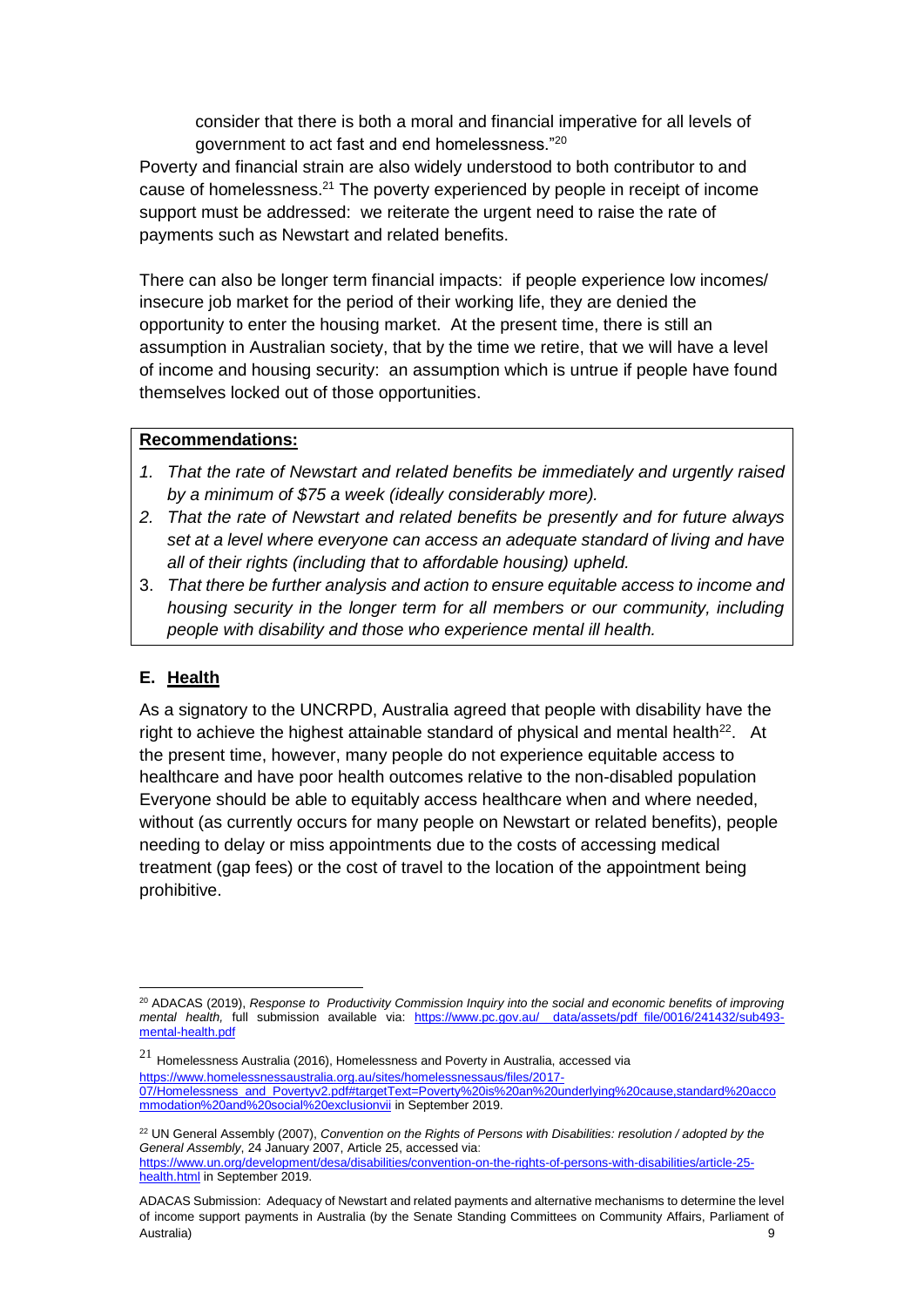Monash University researchers found recently that people who receive Newstart are six times more likely to suffer poor health $^{23}$ . The Australian Institute of Health and Welfare, in their report Australia's health 2018, observes that the "psychosocial stress caused by unemployment has a strong impact on physical and mental health and wellbeing."<sup>24</sup> There is additionally an urgent need to address the added impacts of structural inequities occurring for Aboriginal Australians on Newstart and related payments as part of the efforts to "close the gap" in terms of health (and life expectancy)<sup>25</sup>. There are many costs for everyone (to individuals and society) when all people are not able to have their health needs met: we urge further work to improve outcomes in this area.

#### **Recommendation:**

 $\overline{a}$ 

*4. That both the income support and health systems be improved so everyone has equitable access to healthcare, such that everyone can seek to achieve the highest attainable standard of physical and mental health.* 

#### **F. People with multiple and complex needs:**

ADACAS encourages a social investment approach that prioritises investing now in reducing poverty, inequality and disadvantage and especially in fixing the gaps in support that exist at present for people experiencing entrenched disadvantage and/or with multiple and complex needs.

The current structure of the social security system is ignoring dimensions of disability that are internationally recognised, and instead providing people (in receipt of Newstart or related benefits) with a level of income that is insufficient to ameliorate the additional cost imposts that occur when a person has disability (refer to discussion on this topic later in this paper).

Investing now (by both increasing the rate of Newstart (and related payments) and also addressing service gaps) would have a tangible quality of life impact on the wellbeing of the individuals involved but also positive impacts for inclusion and broader social cohesion.

<sup>23</sup> Collie, A, Sheehan, L McAllister, A (2019), *The Health of Disability Support Pension and Newstart Allowance Recipients: Analysis of National Health Survey Data.* Accessed via the following website in September 2019: [https://www.monash.edu/\\_\\_data/assets/pdf\\_file/0008/1968461/The-Health-of-DSP-and-Newstart-recipients.pdf](https://www.monash.edu/__data/assets/pdf_file/0008/1968461/The-Health-of-DSP-and-Newstart-recipients.pdf)

<sup>24</sup>AIHW (2018), Australia's health 2018, Section 4.2 Social determinants of health, accessed via: <https://www.aihw.gov.au/getmedia/746ded57-183a-40e9-8bdb-828e21203175/aihw-aus-221-chapter-4-2.pdf.aspx> in September 2019.

<sup>&</sup>lt;sup>25</sup> Soldatic, K (2018), "Disability poverty and ageing in regional Australia: The impact of disability income reforms for indigenous Australians", *Australian Journal of Social Issues* 2018: 53 223-238, accessed via: https://onlinelibrary.wiley.com/doi/epdf/10.1002/ajs4.51 in September 2019.

ADACAS Submission: Adequacy of Newstart and related payments and alternative mechanisms to determine the level of income support payments in Australia (by the Senate Standing Committees on Community Affairs, Parliament of Australia) 10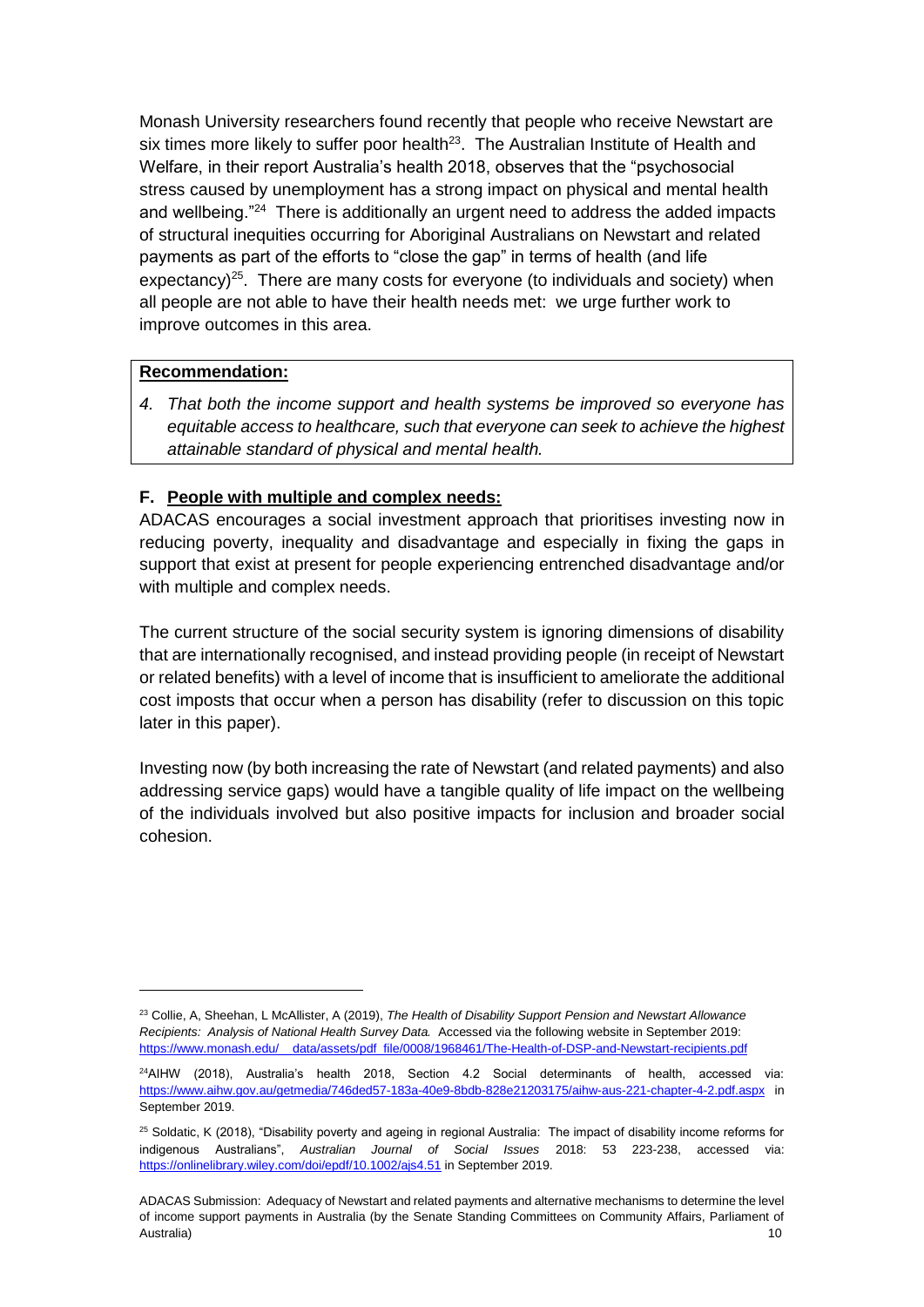#### **Recommendations**

*5. That there be immediate action to address design issues within the income support and support service systems that are available to assist people with multiple and complex needs (and/or people within our communities who are experiencing entrenched disadvantage and/or heightened vulnerability), with a view to reducing inequality and improving quality of life for this cohort.*

#### **G. Social Model of Disability**

When thinking about the experiences of people with disability, it is important also to have an understanding of the social model of disability. People with Disability Australia define the social model of disability as follows: "The social model sees 'disability' is the result of the interaction between people living with impairments and an environment filled with physical, attitudinal, communication and social barriers. It therefore carries the implication that the physical, attitudinal, communication and social environment must change to enable people living with impairments to participate in society on an equal basis with others." <sup>26</sup> Structural inequities in the income protection system are contributing to the myriad of barriers that people with disability are facing, and must urgently be addressed.

#### **H. Employment**

People with disability have an enormous amount to offer in the workplace, and for some, the advent of new technologies and equipment are providing new and different opportunities that may not have existed (or been possible) in earlier decades.

Unfortunately, however, many people with disability in situations where they are wanting to work (or to work more hours) face significant and unfair barriers: often attitudinal barriers borne of discrimination, stigma or ignorance<sup>27</sup>. AIHW reports that "in the last year, 47% of unemployed people aged 15-64 with a disability experienced disability discrimination from an employer"<sup>28</sup> This effect can be magnified for people with disability who are becoming older, with people in this situation also likely to experience age discrimination<sup>29</sup>.

In terms of numbers - AIHW statistics (based on the ABS' Survey of Disability, Ageing and Carers) indicate that 49% of people aged 15-64 with disability are employed (as compared with 79% of people without disability)<sup>30.</sup> The figures for

 $\overline{a}$ <sup>26</sup> People with Disability Australia (2019), Social Model of Disability website: accessed via: <https://pwd.org.au/resources/disability-info/social-model-of-disability/> in September 2019.

<sup>27</sup> Australian Institute of Health and Welfare (AIHW) (2009), *People with Disability in Australia* report, accessed via: <https://www.aihw.gov.au/reports/disability/people-with-disability-in-australia/employment> in September 2019.

<sup>28</sup> Australian Institute of Health and Welfare (AIHW) (2009), *People with Disability in Australia* report, accessed via: <https://www.aihw.gov.au/reports/disability/people-with-disability-in-australia/employment> in September 2019.

<sup>29</sup> Australian Human Rights Commission (2016), *Willing to Work National Inquiry into Employment Discrimination Against Older Australians and Australians with Disability* report, accessed via: [https://www.humanrights.gov.au/our](https://www.humanrights.gov.au/our-work/disability-rights/publications/willing-work-national-inquiry-employment-discrimination)[work/disability-rights/publications/willing-work-national-inquiry-employment-discrimination](https://www.humanrights.gov.au/our-work/disability-rights/publications/willing-work-national-inquiry-employment-discrimination) in September 2019

<sup>30</sup> Australian Institute of Health and Welfare (AIHW) (2009), *People with Disability in Australia* report, accessed via: <https://www.aihw.gov.au/reports/disability/people-with-disability-in-australia/employment> in September 2019.

ADACAS Submission: Adequacy of Newstart and related payments and alternative mechanisms to determine the level of income support payments in Australia (by the Senate Standing Committees on Community Affairs, Parliament of Australia) 11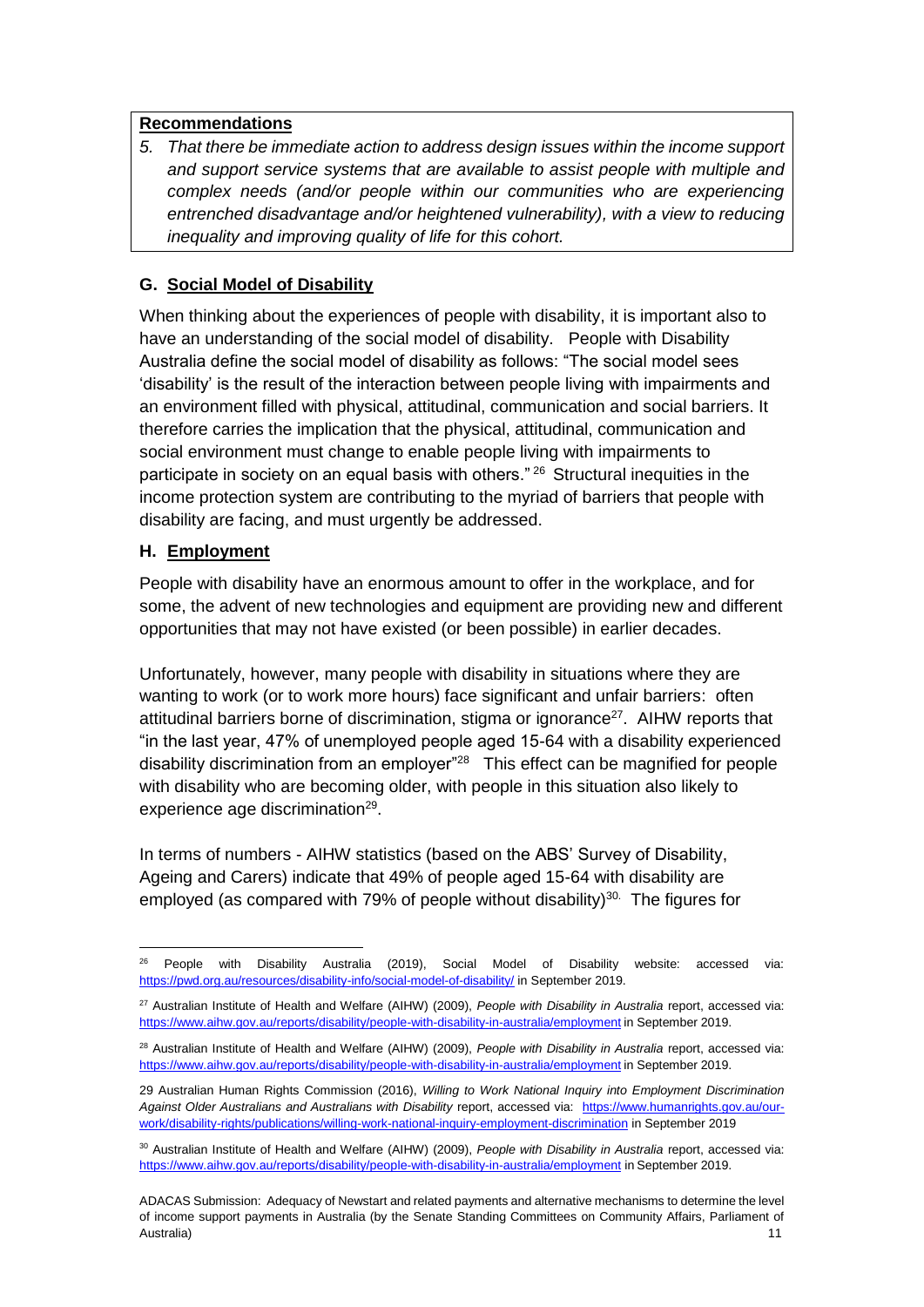Aboriginal people with disability, are even starker – 41.7% of Indigenous people with disability are employed.<sup>31</sup>

There is a proportion of people with disability where the intrinsic impact of disability/health matters precludes working (the AIHW advises that of people with disability in Australia who are not currently working, 63% report that they are permanently unable to do so (for most, this is due to the impact of their disability or health issues)<sup>32</sup>), and it is imperative that this group is not placed under undue pressure.

For those who want to be working, or working more hours, however, there needs to be a change both in the income support structures, and also in societal attitudes. Such change should mean that recipients of Newstart and related benefits do not experience further disadvantage or marginalisation in their efforts to find work. Further, if a person who receives Disability Support Pension is in a position where they might be able to take on a small amount of work, that that they do not risk the security offered by that benefit in doing so.

The approach of "blaming the victim" and attributing difficulties in finding work to individual failings, instead of rightly recognising and addressing the structural and systemic failings that are causal factors (e.g. lack of availability of jobs or discrimination) is both unconscionable and damaging in impact. Also damaging is the current system, which is placing people under extreme financial pressure to the extent which it is affecting their health, housing and wellbeing (as is the case at present for recipients of Newstart and related benefits).

In terms of unemployment - at the present time – AIHW report - "the unemployment rate for people with disability has risen from 8% [to 10%] since 2003, while the rate for people without disability [5%] has remained steady"<sup>33</sup>.

The most recent NDIS Quarterly report (June 2019) showed that even for NDIS participants (who perhaps might be expected to have more support available both in accessing work opportunities and with any supports that assist in maintaining a work arrangement), there has been only a very modest increase in the employment rate (from 23% to 24%) $^{34}$ .

Clearly much greater effort and energy is needed to counteract unfair and negative community attitudes, discrimination and stigma that unjustly affect people with disability in seeking work (and in other settings).

<sup>&</sup>lt;sup>31</sup> Soldatic, K and Fitts, M. (2019), Disability poverty and ageing in regional Australia: The impact of disability income reforms for indigenous Australian, *Disability and Society,* Australian Journal of Social Issues 2018; 53:223–238

<sup>32</sup> Australian Institute of Health and Welfare (AIHW) (2009), *People with Disability in Australia* report, accessed via: <https://www.aihw.gov.au/reports/disability/people-with-disability-in-australia/employment> in September 2019.

<sup>33</sup> Australian Institute of Health and Welfare (AIHW) (2009), *People with Disability in Australia* report, accessed via: <https://www.aihw.gov.au/reports/disability/people-with-disability-in-australia/employment> in September 2019.

<sup>&</sup>lt;sup>34</sup> NDIS (2019), Quarterly Report [\(Report to the COAG Disability Reform Council for Q4](https://www.ndis.gov.au/media/1612/download) of Y6 Summary Part A), Accessed vi[a https://www.ndis.gov.au/about-us/publications/quarterly-reports](https://www.ndis.gov.au/about-us/publications/quarterly-reports) in September 2019.

ADACAS Submission: Adequacy of Newstart and related payments and alternative mechanisms to determine the level of income support payments in Australia (by the Senate Standing Committees on Community Affairs, Parliament of Australia) 12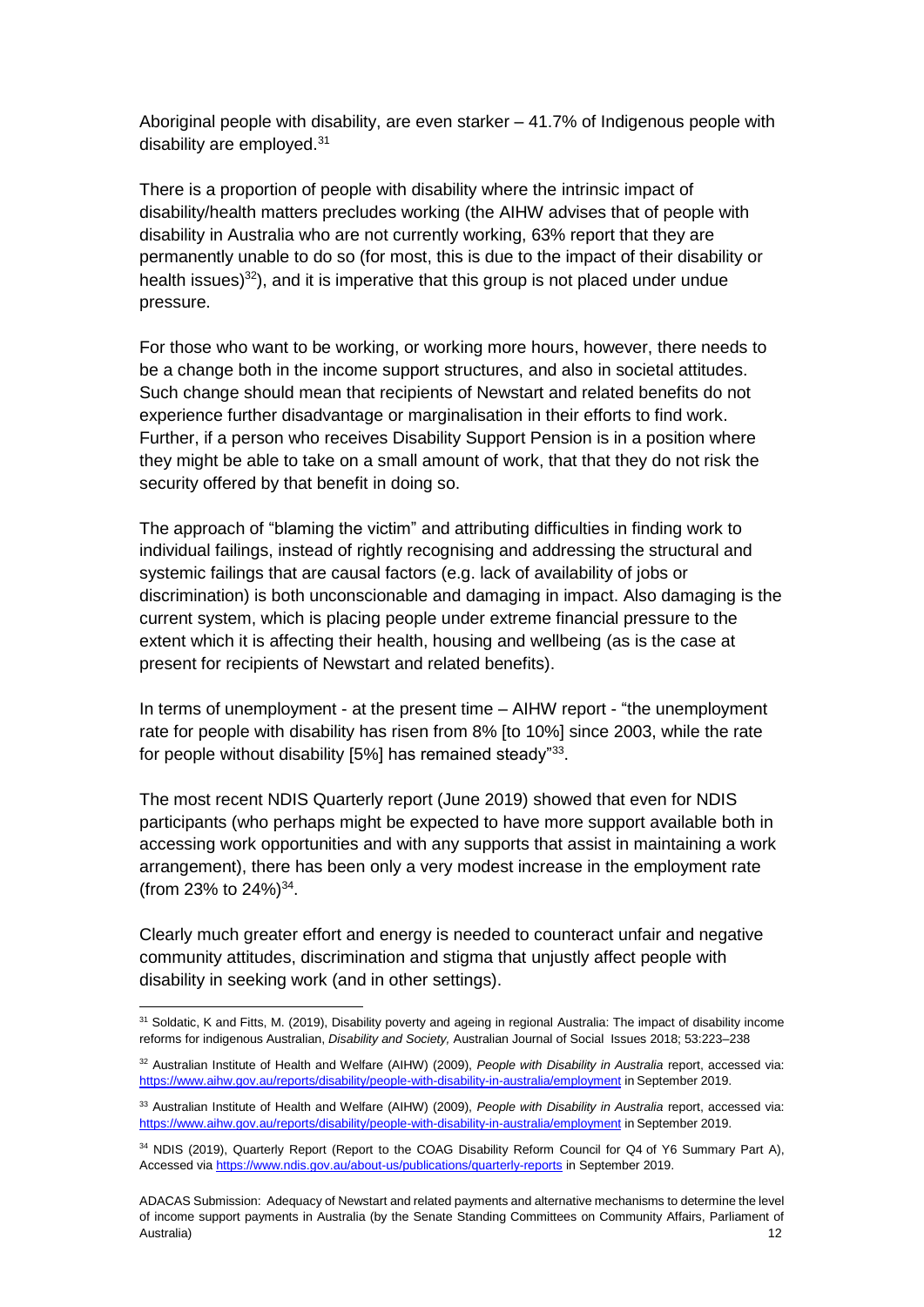#### **Recommendations:**

- *6. That there be a concerted and concentrated effort to educate the broader community (and the media), to counter discrimination and to positively change community attitudes towards people with disability in the workplace and in the community.*
- *7. That more job opportunities are made available to people with disability who are in situations where they can and are wanting to work, such that the unemployment rate for people with disability is dramatically reduced.*

#### **I. Additional financial costs experienced by people living with disability or ill health**

For people who live with a disability (and/or ill health), there are extra financial costs (direct and indirect)<sup>35</sup> that are intrinsically linked to the experience of living with disability (and/or ill health). These costs vary significantly, but can include things such as the costs of equipment, costs of extra medical appointments (both medical gap fees, and added travel costs to get to and from appointments etc.).

The National Disability Insurance Scheme (NDIS) can provide assistance to Australians with some of the additional costs that are occurred due to having disability. At full scheme, the National Disability Insurance Agency Deputy CEO reports that they expect that the NDIS will assist 500,000 people with disability (aged under 65) with individualised funding packages<sup>36</sup>. However - according to the Australian Institute of Health and Welfare (AIHW) there were 4.3 million Australians with disability (nearly 1 in 5 people) as of 2015<sup>37</sup>. If people with disability are not NDIS participants (i.e. at present 4 million Australians, given that the current number of participants within the scheme is 298,816<sup>38</sup> (close to 300,000)), the availability of alternative supports (e.g. via the health and social support systems) and the quality of same) varies widely across Australia, between the various States and Territories.

When focussing specifically on Newstart – the aforementioned 38% of recipients receiving Newstart who are deemed to have a physical, intellectual or psychiatric impairment<sup>39</sup>, this equates to 274,711 people who are likely to be experiencing the impact of financial costs related to disability and/or illness. Whilst a small proportion of Newstart recipients might be NDIS participants, for people with disability who are not NDIS recipients (and in a financial circumstance where they are in receipt of

[releases/2019/september/picture-of-the-experiences-of-australians-living-w](https://www.aihw.gov.au/news-media/media-releases/2019/september/picture-of-the-experiences-of-australians-living-w) in September 2019

[support/changes-over-time-in-dsp](https://www.aihw.gov.au/reports/disability/people-with-disability-in-australia/income-and-finance/income-support/changes-over-time-in-dsp) in September 2019.

 $\overline{a}$ <sup>35</sup> Mitra, S. Palmer ,M. Kim, H, Mont, D, Groce, N. (2017), "Extra costs of living with a disability: A review and agenda for research", *Disability and Health Journal*, Volume 10, Issue 4, October 2017, Pages 475-484.

<sup>36</sup> NDIS (2019), "NDIS now available across Australia as scheme celebrates sixth year" News article from NDIS website, July 2019, accessed vi[a https://www.ndis.gov.au/news/3034-ndis-now-available-across-australia-scheme-celebrates-sixth-year](https://www.ndis.gov.au/news/3034-ndis-now-available-across-australia-scheme-celebrates-sixth-year) in September 2019.

<sup>37</sup> AIHW (2019), Picture of the experiences of Australians living with disability Media release in relation to the *People with Disability in Australia* report, accessed vi[a https://www.aihw.gov.au/news-media/media-](https://www.aihw.gov.au/news-media/media-releases/2019/september/picture-of-the-experiences-of-australians-living-w)

<sup>38</sup> NDIS (2019), Quarterly Report [\(Report to the COAG Disability Reform Council for Q4](https://www.ndis.gov.au/media/1612/download) of Y6 Summary Part A), Accessed vi[a https://www.ndis.gov.au/about-us/publications/quarterly-reports](https://www.ndis.gov.au/about-us/publications/quarterly-reports) in September 2019. <sup>39</sup> Australian Institute of Health and Welfare (AIHW) (2009), *People with Disability in Australia* report, accessed via: [https://www.aihw.gov.au/reports/disability/people-with-disability-in-australia/income-and-finance/income-](https://www.aihw.gov.au/reports/disability/people-with-disability-in-australia/income-and-finance/income-support/changes-over-time-in-dsp)

ADACAS Submission: Adequacy of Newstart and related payments and alternative mechanisms to determine the level of income support payments in Australia (by the Senate Standing Committees on Community Affairs, Parliament of Australia) 13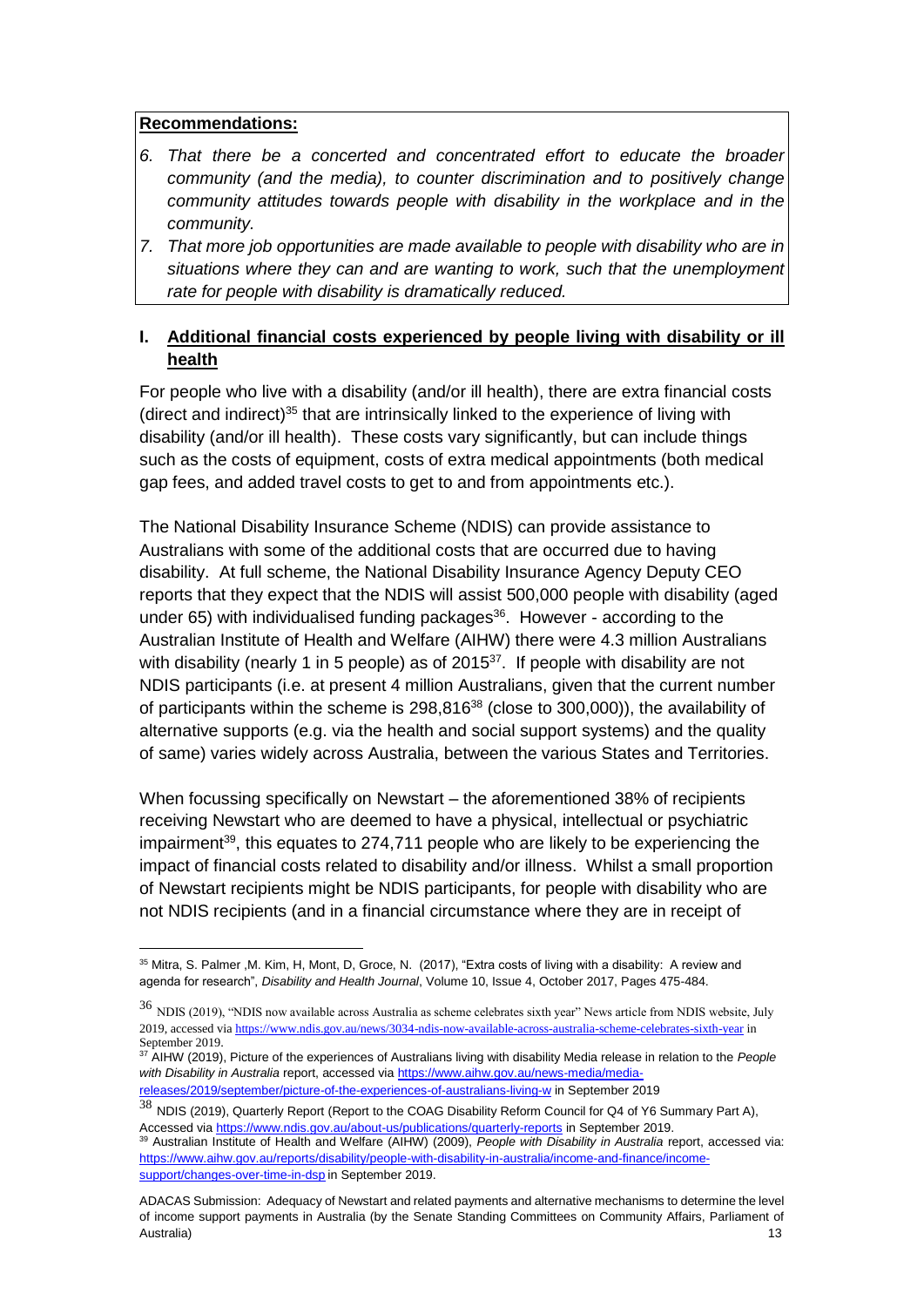Centrelink benefits whether these be Newstart, or the Disability Support Pension or other benefits) the impact can be significant, disproportionate and profound.

Given the large numbers of people with disability in Australia who do not receive an individual package of support through the NDIS, it is imperative that there is due consideration of how service systems (and the income support systems) can be revised to ensure that Australia can meet its international obligations under the UNCRPD to ensure that all people with disability are experiencing an adequate standard of living, and are not being discriminated against due to disability $40$ .

#### **J. Inaccessibility of income support options / Newstart by default:**

The ostensible goal of Newstart is to assist people who are unemployed and looking for work<sup>41</sup>. The current design of the social security system however, whereby the Disability Support Pension (and Sickness benefits) are very difficult to access, means that there is a group of people experiencing very strong impacts of disability, acute or chronic illness or mental ill health who are finding themselves in situations where they are unable to access payments such as the DSP or Sickness Benefit Consequently, the only income support that they are able to access (to help with living costs) is Newstart. Whilst people can seek an exemption from the mutual obligation/job search requirements that come with Newstart, these exemptions are generally only provided as a short-term (not ongoing) arrangement. In our view, this is a structural fault of the current system and very counterproductive. The effect is the impost of job search expectations on people during periods when they may not be well enough to be working, and on employers who may receive applications from people unable to take up opportunities at that time. Given that this structure is in effect requiring people who might struggle at that point in time to take up work, to still submit job applications, these interactions can unfairly reinforce with employers, negative stereotyped perceptions of people with disability as being unable to work

Whilst there are many people with disability or chronic illness or mental ill health who are wanting and seeking work, a social security system which means that people who are) unable to work, are being forced into a situation where they are having to go on Newstart (due to the inaccessibility of other benefit types) is incredibly problematic.

When the system design means that this group are also being further disadvantaged due to the significant differences between the pay rates of, for example, the DSP and Newstart, this is especially unjust. These are clearly faults with the current design of the social security system, and need to be urgently addressed.

<sup>40</sup> UN General Assembly (2007), *Convention on the Rights of Persons with Disabilities : resolution / adopted by the General Assembly*, 24 January 2007, accessed via: [https://www.un.org/development/desa/disabilities/convention-on](https://www.un.org/development/desa/disabilities/convention-on-the-rights-of-persons-with-disabilities/convention-on-the-rights-of-persons-with-disabilities-2.html)[the-rights-of-persons-with-disabilities/convention-on-the-rights-of-persons-with-disabilities-2.html](https://www.un.org/development/desa/disabilities/convention-on-the-rights-of-persons-with-disabilities/convention-on-the-rights-of-persons-with-disabilities-2.html) in September 2019.

<sup>&</sup>lt;sup>41</sup> Department of Social Services (2019), Newstart Allowance: accessed via <https://www.humanservices.gov.au/individuals/services/centrelink/newstart-allowance> in September 2019

ADACAS Submission: Adequacy of Newstart and related payments and alternative mechanisms to determine the level of income support payments in Australia (by the Senate Standing Committees on Community Affairs, Parliament of Australia) 14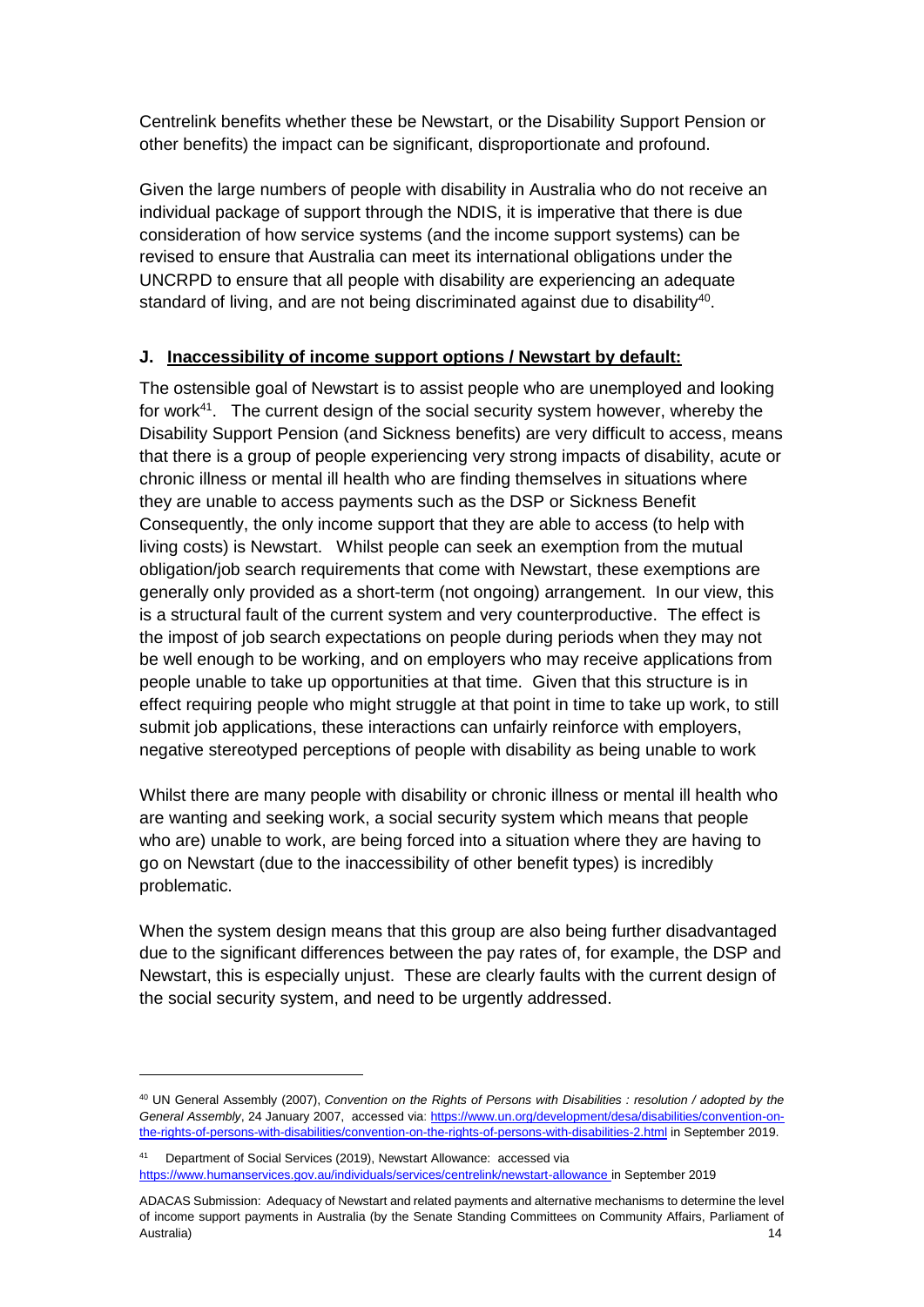#### **Recommendations:**

- *8. That the criteria for the Disability Support Pension be re-considered, and broadened (in line with the dimensions of disability outlined with the International Classification of functioning), such that people with disability are more easily able to access the DSP payment in an ongoing way.*
- *9. That there be a review of the income support options available, such that people who are unable to work (temporarily or in a more ongoing way) can access income support via a benefit relevant to their circumstances.*
- *10. That people who are unable to work (temporarily or in a more ongoing way) are not required to undertake job search activities.*

#### **K. Client story**

In his life, Jonathan\* has been a government employee and also employed in a variety of roles outside that sector. He also has been an elite athlete, representing Australia in his sport, at a national level. His circumstances however have changed. After an exacerbation of multiple health and disability issues, Jonathan found himself needing to medically retire from work. He subsequently applied (initially unsuccessfully) for the DSP. He received Newstart for a year.

Throughout the period that Jonathan was on Newstart, Jonathan advises that there were many occasions where he was having to skip meals, to choose between food and medicine, or food and heating for his home. He frequently couldn't afford the transport costs (or the gap fees) for his medical appointments, and almost ended up homeless.

The ongoing level of stress from living in poverty, and the impacts on his physical and mental health have been profound, with Jonathan needing frequent visits and lengthy stays in hospital.

Whilst Jonathan eventually (with help) did successfully appeal the decision to deny access to the DSP, Jonathan advises that his circumstances have meant that he continues to be under extreme financial pressure in an ongoing way.

<span id="page-14-0"></span>\*This person's story has been de-identified (the client's name and some other identifying factors changed) to protect the identity of the individual involved. It is included with the client's consent.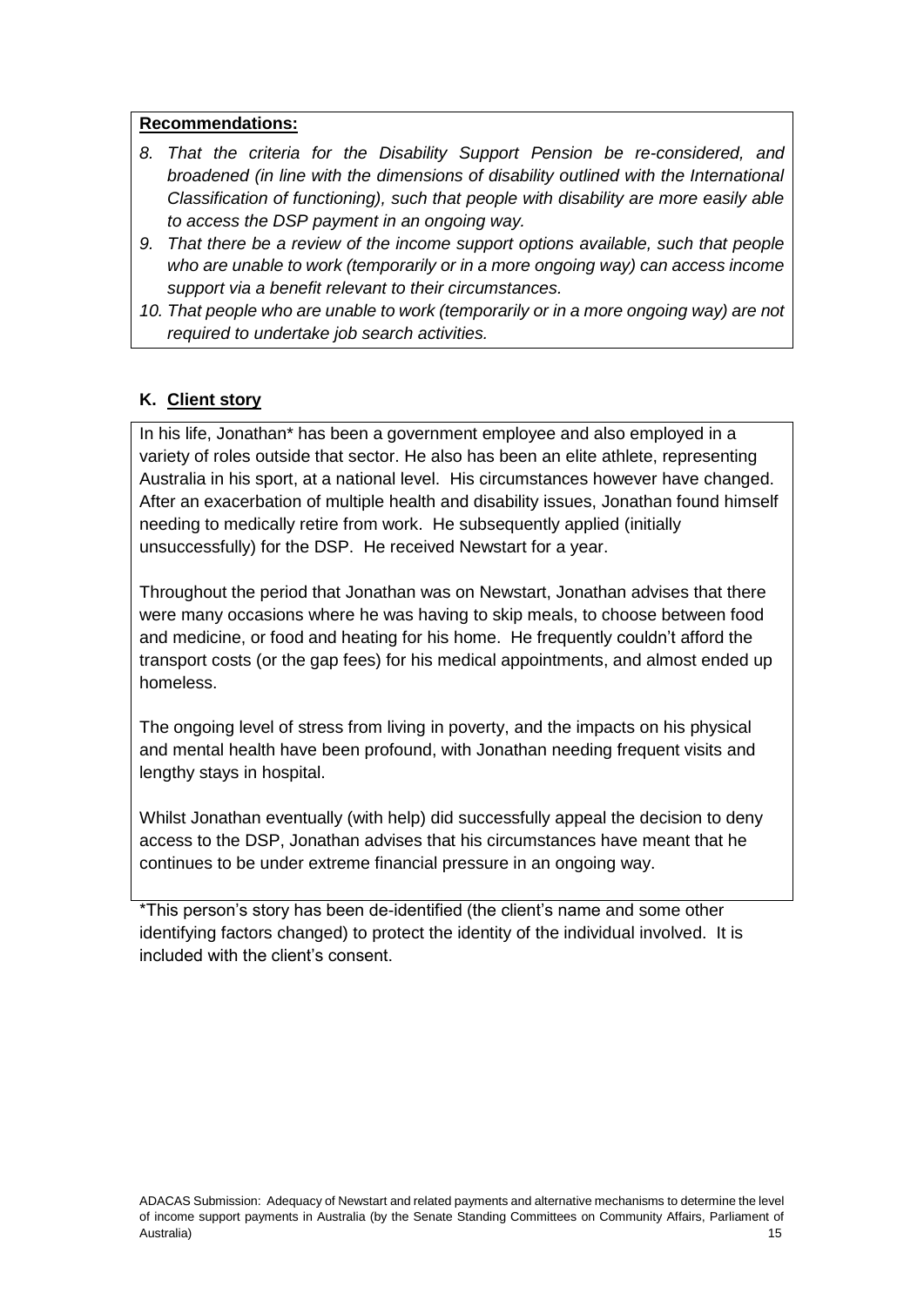# **3. Alternative mechanisms to determine the level of income support payments in Australia**

At the present time and in recent history, the setting of rates for income security payments has been a political and politicised process, all too subject to the whims and vagaries of political will, the values of the government of the day, and the forces of political expediency.

The income support system in Australia has such a profound impact on the wellbeing of so many people, many of whom are disadvantaged or vulnerable, that it is imperative that decisions about its design, rates of payment, decisions re payment types and levels are fully informed decisions, that have taken due account of both immediate and longer term impacts of those decisions and the impact of those decisions on the populations receiving the payments and society as a whole.

We endorse the need for a universal approach to setting income support payments that is strengths based, and not punitive, nor stigmatising in its approach.

In our view, an independent and expert statutory body (an Independent Social Security Commission) needs to be established, to take a holistic view of the social security system and to examine and set income support levels based on academic research and evidence. This body should be specifically staffed by researchers with expertise in inequality, health, and poverty, and needs to have adequate funds available such that they can commission additional research when needed.

On a separate but related note: we also wish to be clear that we strongly contest the arguments against the legislation recently being considered by Parliament, which would require people in receipt of Newstart to undertake drug testing. The proposed legislation taps into and seeks to amplify age-old narratives about the deserving or undeserving poor and makes judgements based on a moral superiority/inferiority lens, as opposed to considering the evidence-base as to what works in support of people who experience substance-abuse and addiction issues. Initiatives and approaches like the proposed legislation increase stigma, and make it less likely that people will access any help that they might need. It is imperative that Australia take a kinder and more evidence-based approach on such issues.

#### **Recommendation:**

11. That an Independent Social Security Commission be established to examine and *set income support levels based on academic research and evidence, that it be staffed with expertise in inequality, health, and poverty, and that it have adequate funds available such that they can commission additional research when needed to assist with its duties.*